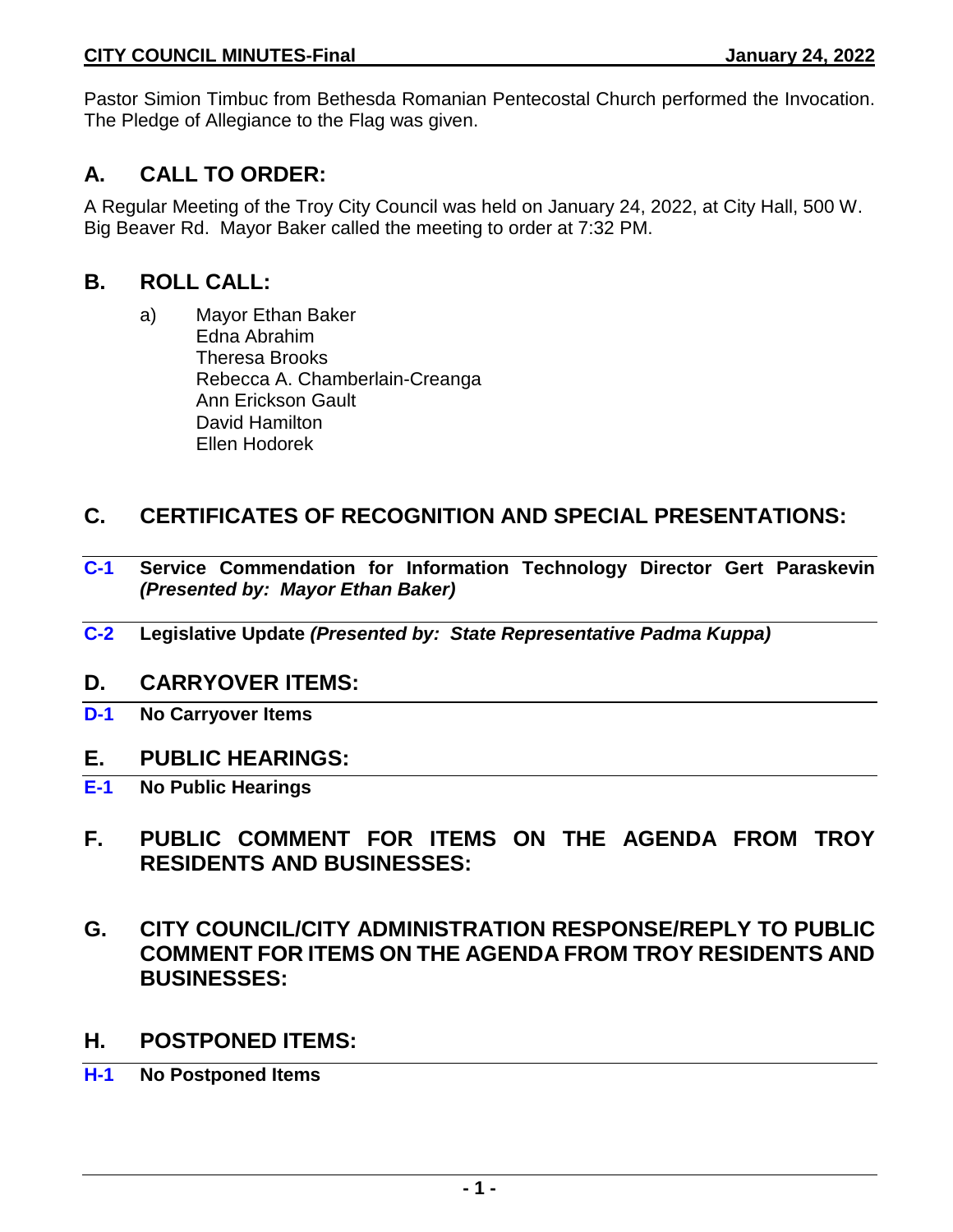# **I. REGULAR BUSINESS:**

# **I-1 Board and Committee Appointments: a) Mayoral Appointments – Board of Review; b) City Council Appointments – Building Code Board of Appeals, Zoning Board of Appeals**

#### **a) Mayoral Appointments:**

Resolution #2022-01-010 Moved by Baker Seconded by Hamilton

RESOLVED, That the Mayor of the City of Troy hereby **APPOINTS** the following nominated person(s) to serve on the Boards and Committees as indicated:

> **Board of Review** Appointed by Mayor 3 Regular Members 3 Year Term

#### **Nominations to the Board of Review**:

| <b>Term Expires: 1/31/2025</b> | <b>Michele Shoan</b>                  |  |
|--------------------------------|---------------------------------------|--|
|                                | Term currently held by: Michele Shoan |  |

Yes: All-7 No: None

# **MOTION CARRIED**

# **b) City Council Appointments:**

Resolution #2022-01-011 Moved by Erickson Gault Seconded by Chamberlain-Creanga

RESOLVED, That Troy City Council hereby **APPOINTS** the following nominated person(s) to serve on the Boards and Committees as indicated:

# **Building Code Board of Appeals**

Appointed by Council

5 Regular Members: Three (3) Residents with background, training or experience in construction or similar trades; at least one shall be a professional structural or civil engineer of architectural engineering experience; Two (2) by Ordinance - City Manager and Oakland County Health Department Representative

5 Year Term

# **Nominations to the Building Code Board of Appeals**: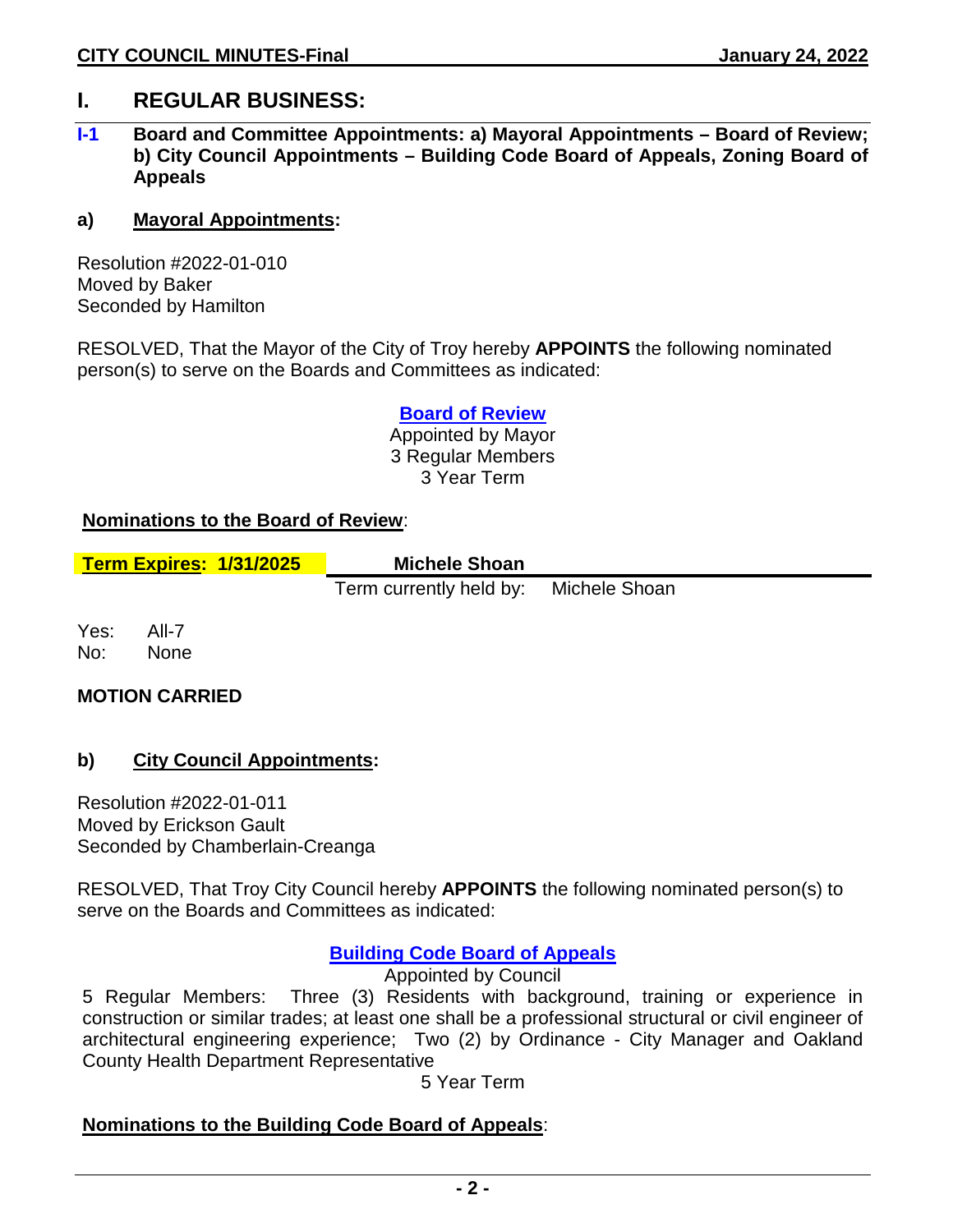**Term Expires: 1/1/2027 Gary Abitheira**

Term currently held by: Gary Abitheira

Yes: All-7 No: None

# **MOTION CARRIED**

Resolution #2022-01-012 Moved by Erickson Gault Seconded by Brooks

RESOLVED, That Troy City Council hereby **CONFIRMS** the appointment of the following person to serve on the Boards and Committees as indicated:

#### **Zoning Board of Appeals**

Appointed by Council 7 Regular Members; 2 Alternates 3 Year Term

| <b>Term Expires: 12/31/2022</b> | Lakshmi Malalahalli | <b>PC Rep. on ZBA</b> |
|---------------------------------|---------------------|-----------------------|
|---------------------------------|---------------------|-----------------------|

Yes: All-7 No: None

# **MOTION CARRIED**

- **I-2 Board and Committee Nominations: a) Mayoral Nominations – None; b) City Council Nominations – Election Commission**
- **a) Mayoral Nominations: None**
- **b) City Council Nominations:**

Resolution #2022-01-013 Moved by Erickson Gault Seconded by Hodorek

RESOLVED, That Troy City Council hereby **FORWARDS** the following nominated person(s) to serve on the Boards and Committees as indicated to the next Regular City Council Meeting for action:

# **Election Commission**

Appointed by Council 2 Regular Members and 1 Charter Member 1 Year Term

# **Nominations to the Election Commission**: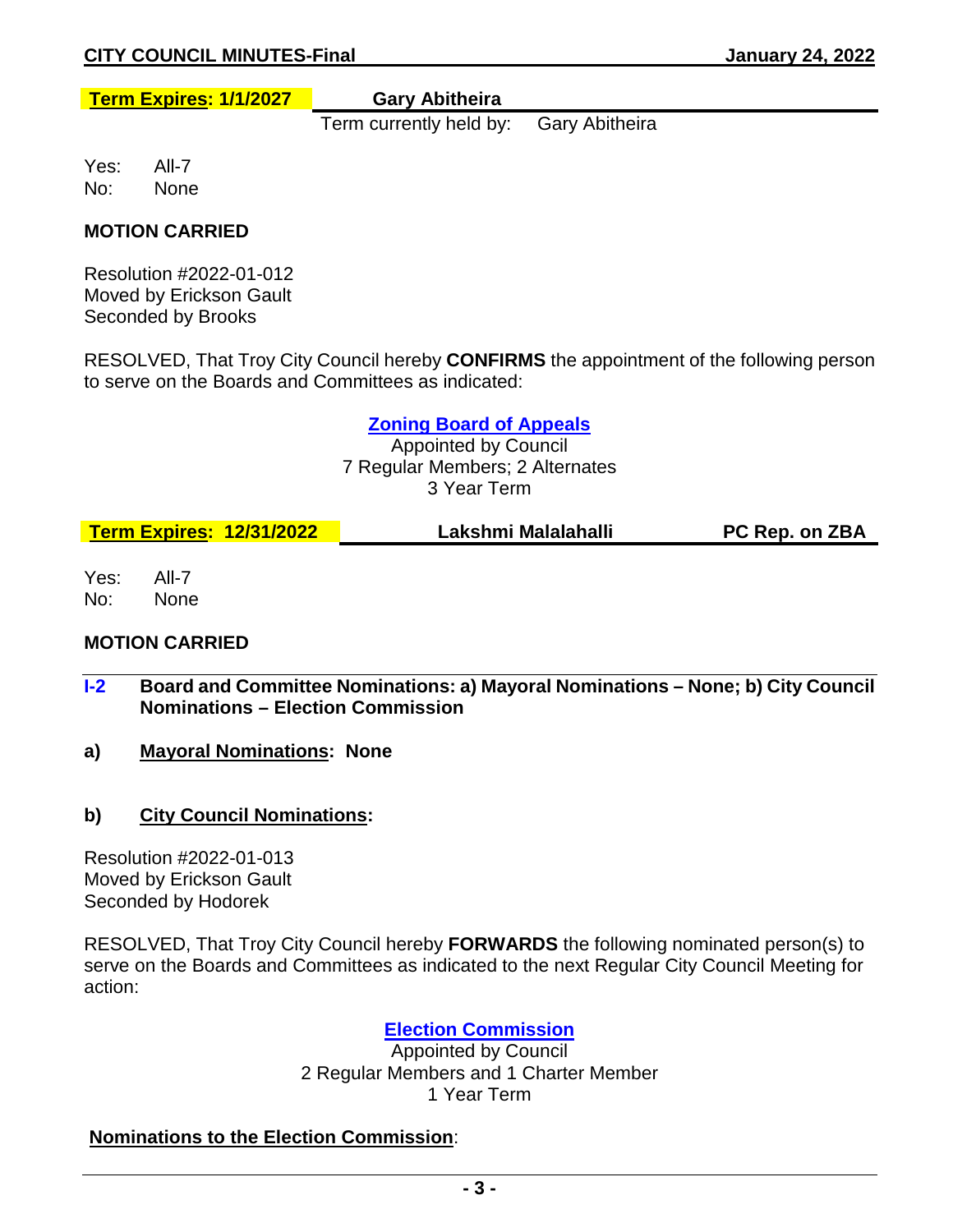| <b>Term Expires: 1/31/2023</b> | <b>Stephen Sadlier</b>                  | <b>Democrat</b>   |
|--------------------------------|-----------------------------------------|-------------------|
|                                | Term currently held by: Stephen Sadlier |                   |
| <b>Term Expires: 1/31/2023</b> | <b>Ray Watts</b>                        | <b>Republican</b> |
|                                | Term currently held by: Ray Watts       |                   |
|                                |                                         |                   |

No: None

# **MOTION CARRIED**

#### **I-3 Request for Closed Session**

Resolution #2022-01-014 Moved by Baker Seconded by Erickson Gault

BE IT RESOLVED, That Troy City Council **SHALL MEET** in Closed Session, as permitted by MCL15.268 (e) Pending Litigation – *Stafa v. Troy, Tollbrook v. Troy, Tollbrook West v. Troy.*

Yes: All-7 No: None

#### **MOTION CARRIED**

- **I-4 The Leadership Group – 2021 City of Troy Advance Presentation** *(Introduced by: Mark F. Miller, City Manager)*
- **I-5 Bid Waiver – Troy Public Library Youth Area Renovation Architectural Services** *(Introduced by: Emily Dumas, Library Director)*

Resolution #2022-01-015 Moved by Abrahim Seconded by Hodorek

RESOLVED, That in the best interest of the City, Troy City Council hereby **WAIVES** the bid process and **AWARDS** a contract for design development documents, construction documents, and construction administration, to *Integrated Design Services of Troy, MI*, for an estimate cost of \$107,747.51 with a 10% contingency of \$10,744.75; for a not to exceed total of \$118,522.26.

BE IT FURTHER RESOLVED, That the award is **CONTINGENT** upon vendor's submission of properly executed contract documents, including insurance certificates and all other specified requirements.

Yes: All-7 No: None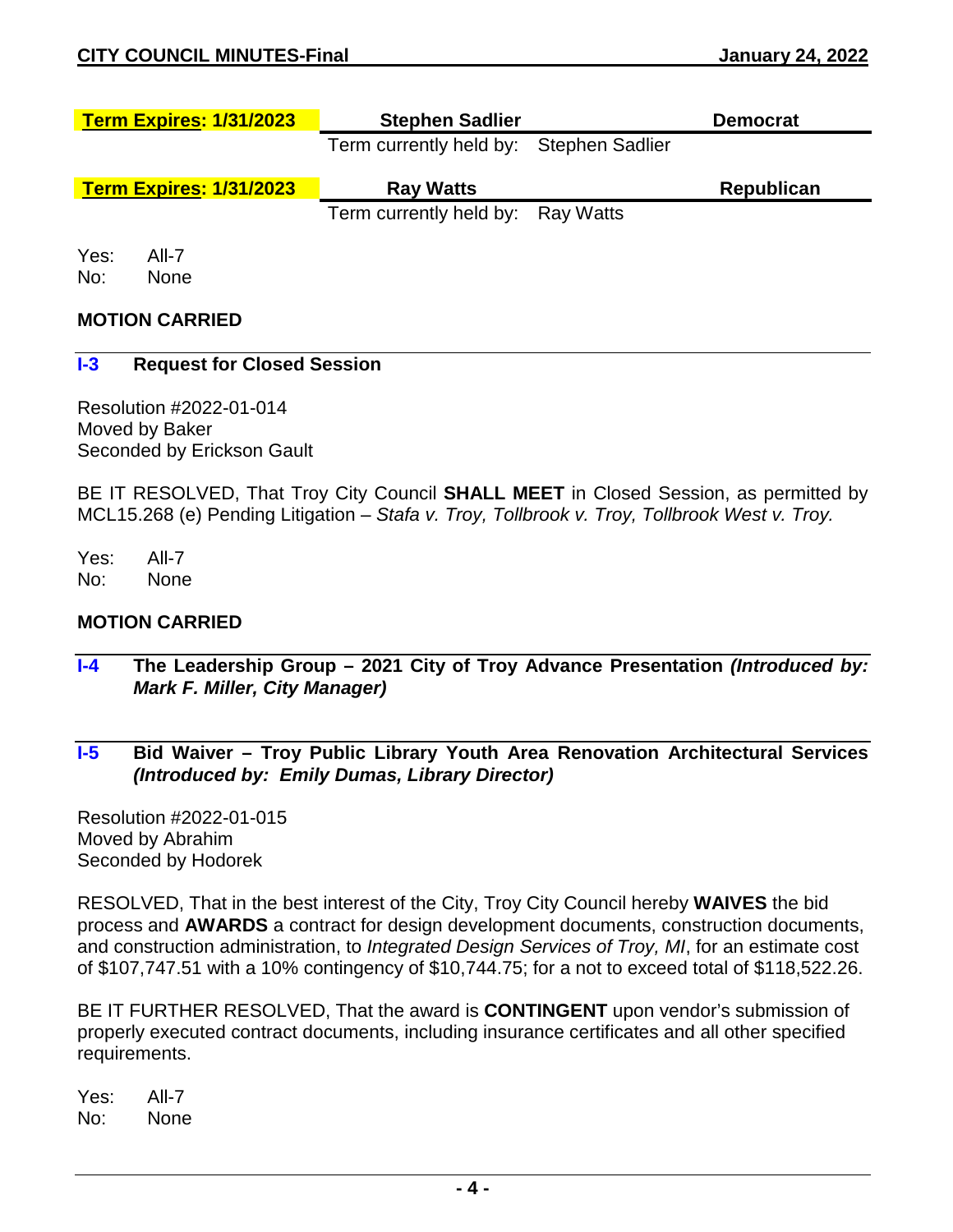# **MOTION CARRIED**

#### **I-6 Bid Waiver – SmartPower Generator for Ladder 1** *(Introduced by: Richard Riesterer, Fire Chief)*

Resolution #2022-01-016 Moved by Brooks Seconded by Erickson Gault

RESOLVED, That in the best interest of the City, Troy City Council hereby **WAIVES** the formal bid process and **AWARDS** a contract to *Apollo Fire Equipment Company of Romeo, MI,* the authorized distributor for SmartPower in Southeast Michigan, to purchase and install a SmartPower ER-6 6kW generator for an estimated total cost of \$11,450 with a 20% contingency not to exceed amount of \$13,740, at prices detailed in the attached quoted; a copy of which shall be **ATTACHED** to the original Minutes of this meeting.

Yes: All-7 No: None

# **MOTION CARRIED**

**I-7 2022 City Council Meeting Schedule (Introduced by: Robert J. Bruner, Assistant City Manager)** 

Resolution #2022-01-017 Moved by Baker Seconded by Hamilton

RESOLVED, That Troy City Council **SCHEDULES** a Special Meeting at 6:00 PM as follows:

Wednesday, March 23, 2022 Personnel Evaluations

Monday, February 28, 2022 City Council Rules of Procedure

BE IT FURTHER RESOLVED, That Troy City Council **MAY RESCHEDULE** and/or **SCHEDULE** additional Special Meetings in accordance with the City Charter and Michigan Open Meetings Act.

Yes: All-7 No: None

# **MOTION CARRIED**

# **J. CONSENT AGENDA:**

# **J-1a Approval of "J" Items NOT Removed for Discussion**

Resolution #2022-01-018-J-1a Moved by Abrahim Seconded by Brooks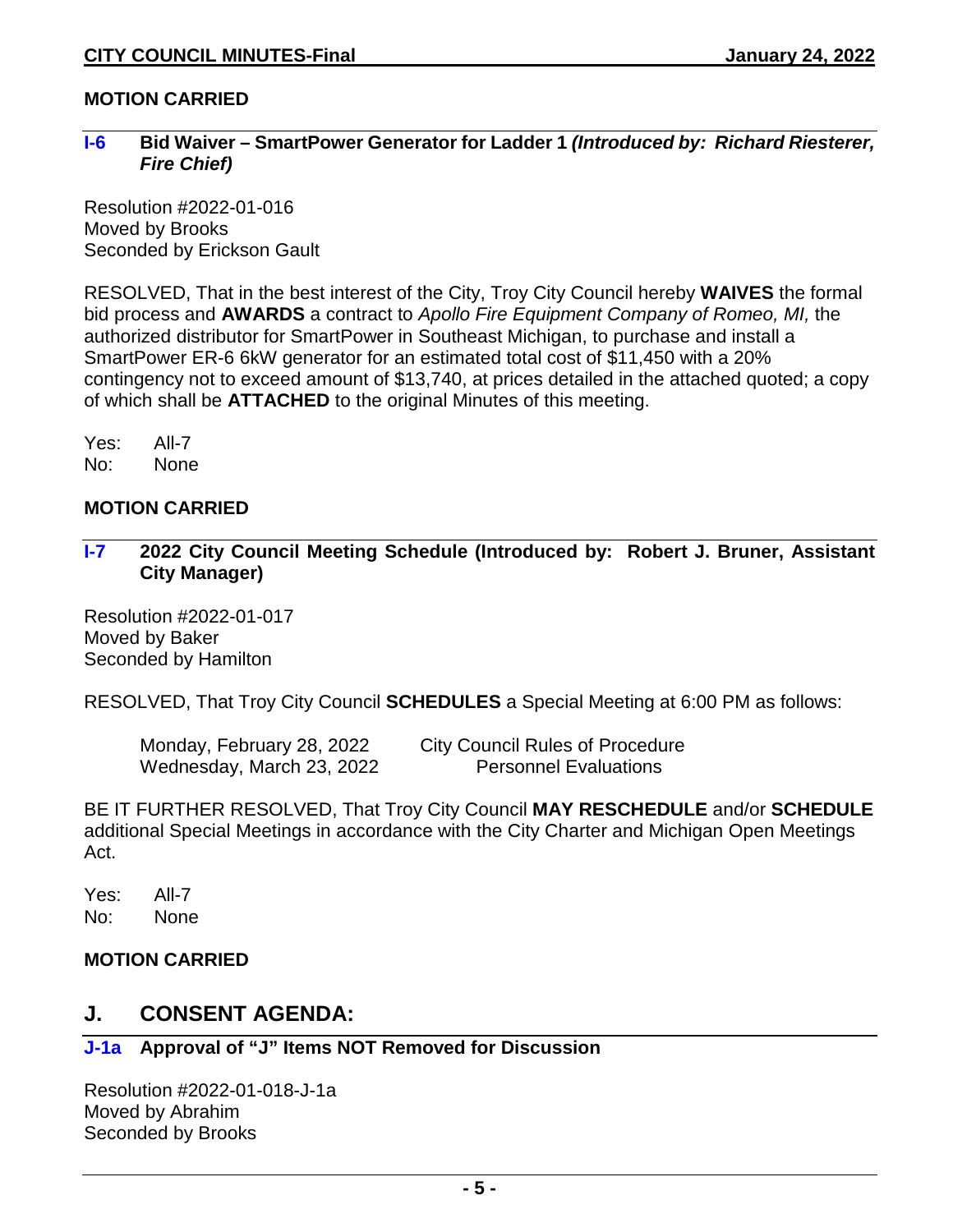RESOLVED, That Troy City Council hereby **APPROVES** all items on the Consent Agenda as printed.

Yes: All-7 No: None

# **MOTION CARRIED**

# **J-1b Address of "J" Items Removed for Discussion by City Council**

# **J-2 Approval of City Council Minutes**

Resolution #2022-01-018-J-2

RESOLVED, That Troy City Council hereby **APPROVES** the following Minutes as submitted:

a) City Council Minutes-Draft – January 10, 2022

# **J-3 Proposed City of Troy Proclamations: None Submitted**

# **J-4 Standard Purchasing Resolutions:**

**a) Standard Purchasing Resolution 10: Travel Authorization and Approval to Expend Funds for City Council Member Travel – 2022 Michigan Municipal League Cap Con**

Resolution #2022-01-018-J-4a

RESOLVED, That Council hereby **AUTHORIZES** City Council Member travel expenses for the Michigan Municipal League 2022 Cap Con, in accordance with accounting procedures of the City of Troy.

# **J-5 City of Troy Investment Policy and Establishment of Investment Accounts**

Resolution #2022-01-018-J-5

RESOLVED, That Troy City Council hereby **APPROVES** the *Investment Policy and Establishment of Investment Accounts* as outlined in the memorandum and revised by Chief Financial Officer, Robert C. Maleszyk, dated January 24, 2022; a copy of which shall be **ATTACHED** to the original Minutes of this meeting.

#### **J-6 Request to Vacate a Sanitary Sewer Easement – Sidwell #88-20-21-352-016 and #88- 20-21-352-017**

Resolution #2022-01-018-J-6

RESOLVED, That Troy City Council hereby **VACATES** a sanitary sewer previously granted to the City of Troy and recorded in Liber 51871 Page 298, Oakland County Register of Deeds.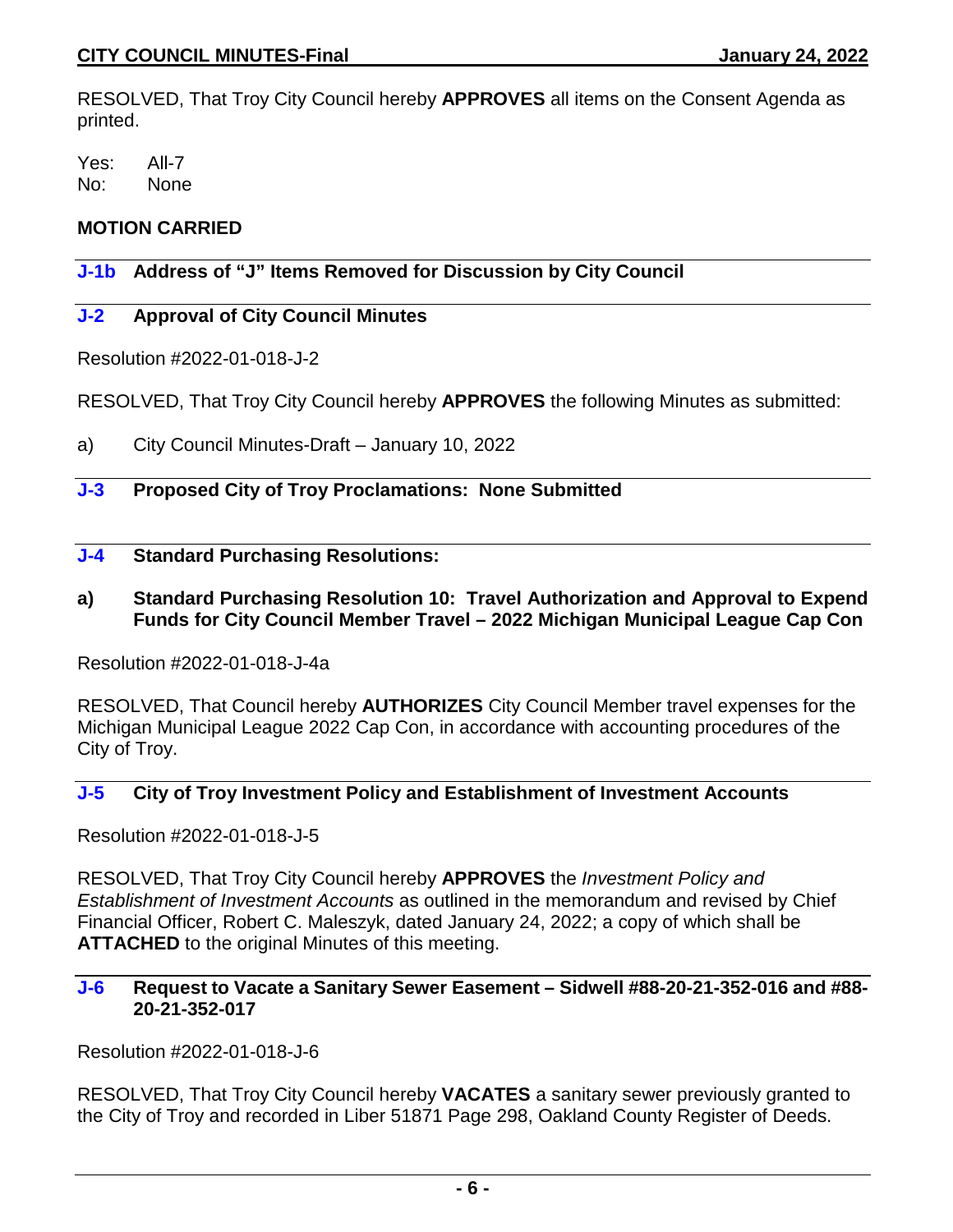BE IT FURTHER RESOLVED, That Troy City Council **AUTHORIZES** the Mayor and City Clerk to **EXECUTE** a Quit Claim Deed returning the City of Troy's interest in a portion of the sanitary sewer recorded in Liber 51871, Page 298 to Zen Troy, LLC, owner of the property having Sidwell #88-20-21-352-016.

BE IT FURTHER RESOLVED, That Troy City Council **AUTHORIZES** the Mayor and City Clerk to **EXECUTE** a Quit Claim Deed returning the City of Troy's interest in a portion of the sanitary sewer recorded in Liber 51871 Page 298 to Troy 888, LLC, owner of the property having Sidwell #88-20-21-352-017.

BE IT FINALLY RESOLVED, That the City Clerk is hereby **DIRECTED TO RECORD** the Quit Claim Deeds with Oakland County Register of Deeds, copies of which shall be **ATTACHED** to the original Minutes of this meeting.

# **K. MEMORANDUMS AND FUTURE COUNCIL AGENDA ITEMS:**

# **K-1 Announcement of Public Hearings:**

- a) Preliminary Site Plan Review (File Number SP2021-0020) Proposed Adler Cove (One Family Residential Cluster), South Side of Long Lake, East of John R (Parcels #88-20-13- 100-012, #88-20-13-100-014 and #88-20-13-100-025), Currently Zoned R-1C (One Family Residential) Zoning District
- **K-2 Memorandums (Items submitted to City Council that may require consideration at some future point in time): None Submitted**
- **L. PUBLIC COMMENT FOR ITEMS NOT ON THE AGENDA FROM TROY RESIDENTS AND BUSINESSES:**
- **M. CITY COUNCIL/CITY ADMINISTRATION RESPONSE/REPLY TO PUBLIC COMMENT FOR ITEMS NOT ON THE AGENDA FROM TROY RESIDENTS AND BUSINESSES:**
- **N. COUNCIL REFERRALS:**

**Items Advanced to the City Manager by the Mayor and City Council Members for Placement on the Agenda**

- **N-1 No Council Referrals**
- **O. REPORTS:**
- **O-1 Minutes – Boards and Committees: None Submitted**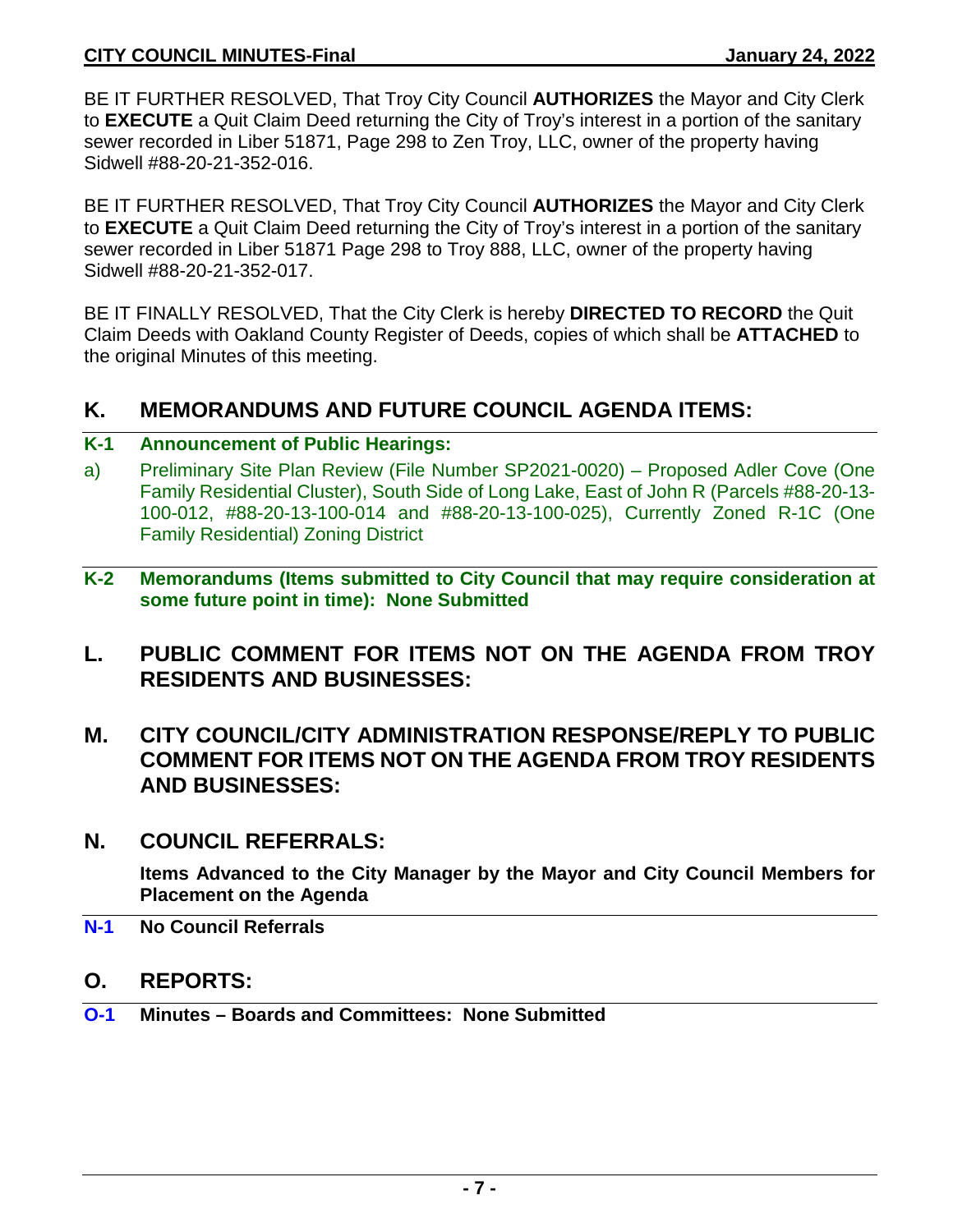# **O-2 Department Reports:**

- a) PA 202 of 2017 The Protecting of Local Government Retirement and Benefits Act
- b) Coronavirus State and Local Fiscal Recovery Funds and Final Rule
- c) 2021 State Treasurer Reports for Troy Local Development Finance Authority (LDFA) and Troy Downtown Development Authority (DDA)
- d) 4th Quarter 2021 Litigation Report
- e) Planning Commission 2021 Annual Report

Noted and Filed

# **O-3 Letters of Appreciation: None Submitted**

# **O-4 Proposed Proclamations/Resolutions from Other Organizations: None Submitted**

# **P. COUNCIL COMMENTS:**

# **P-1 Council Comments**

Council Member Hodorek commented that tomorrow, January 25<sup>th</sup>, is National Poll Worker Recruitment Day. She encouraged every registered voter to consider signing up to work as an election worker.

Council Member Hodorek commented that we all have the members of the Oxford community, including students, teachers, first responders, and our own first responders from Troy who assisted that day, in our thoughts since the tragedy at Oxford High School. She commented that it is timely to note that the 4th Annual Gun Violence Survivors Week is approaching. She said that this week is dedicated to focusing on the survivors of gun violence incidents, safety, and responsible gun ownership.

Council Member Chamberlain-Creanga commented that the Troy Recreation Department is now offering cricket classes. She thanked Mr. Brian Goul, Recreation Director, for putting these programs together for Troy residents.

Council Member Chamberlain-Creanga commented that she met with a council member in Sterling Heights over the weekend, and she heard about many initiatives they are doing in Sterling Heights that would be great for Troy such as trails and pathways.

Mayor Baker commented that he spoke briefly at the graduation ceremony for Chamberlain College of Nursing. He encourages everyone to keep healthcare heroes and frontline responders in your thoughts during this time.

Mayor Baker thanked the Public Works staff and Director Bovensiep for their hard work tonight during the heavy snow event that came through Troy today.

# **Q. PUBLIC COMMENT FOR ITEMS ON OR NOT ON THE AGENDA FROM MEMBERS OF THE PUBLIC OUTSIDE OF TROY (NOT RESIDENTS OF TROY AND NOT FROM TROY BUSINESSES):**